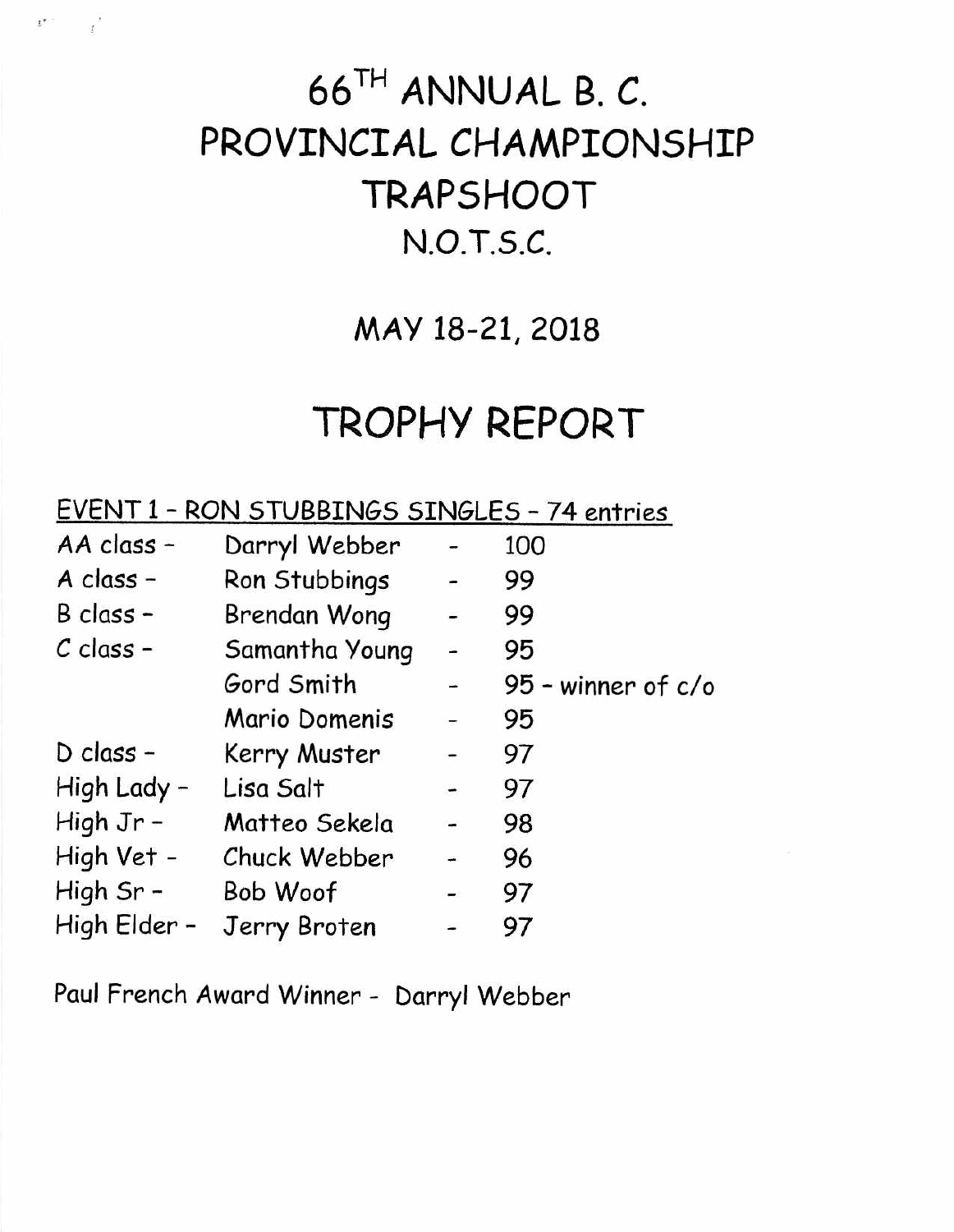#### EVENT 2 - BRIAN BOWMAN HANDICAP - 73 entries

 $C = \frac{1}{4}$ 

| Champion -   | Bob Woof             |                          | 98                     |
|--------------|----------------------|--------------------------|------------------------|
| Runner-up-   | Brendan Wong         | -                        | 95                     |
| High Lady -  | Samantha Young       | -                        | 95                     |
| High Jr -    | Ethan Koga           | $\frac{1}{2}$            | $90$ – winner of $c/o$ |
|              | Matteo Sekela        |                          | 90                     |
| High Vet -   | Bob White            |                          | 92                     |
| High Sr-     | <b>Barry Driemel</b> | -                        | 92                     |
| High Elder - | Don Haaheim          | $\overline{\phantom{a}}$ | $89$ - winner of $c/o$ |
|              | Jerry Broten         | $\frac{1}{2}$            | 89                     |
| Short yd -   | Luca Sekela          |                          | 91                     |
| Mid $yd -$   | Joe Turner           |                          | 93                     |
| Long yd -    | Ron Stubbings        |                          | 93                     |

#### EVENT 3 - eURJIT &AKHAL DOUBLES - 67 entries

| AA class -   | Dave Wade            |                          | 95                      |
|--------------|----------------------|--------------------------|-------------------------|
| A class -    | Joe Turner           |                          | 95                      |
| B class -    | David Leung          |                          | 92                      |
|              | Jim Glenn            | ¥                        | 92 - winner of $c/o$    |
| $C$ class -  | Bruce Bell           |                          | 95                      |
| D class -    | Geoff Fern           |                          | 86                      |
| High Lady -  | Lisa Salt            |                          | 95                      |
| High Jr-     | Matteo Sekela        |                          | 88                      |
| High Vet -   | Tom Ginn             | $\overline{\phantom{0}}$ | $90$ - winner of $s$ /o |
|              | Art Moore            | Ξ                        | 90                      |
| High Sr -    | Ron Stubbings        |                          | 95                      |
| High Elder - | <b>Bill McNeilly</b> |                          | 94                      |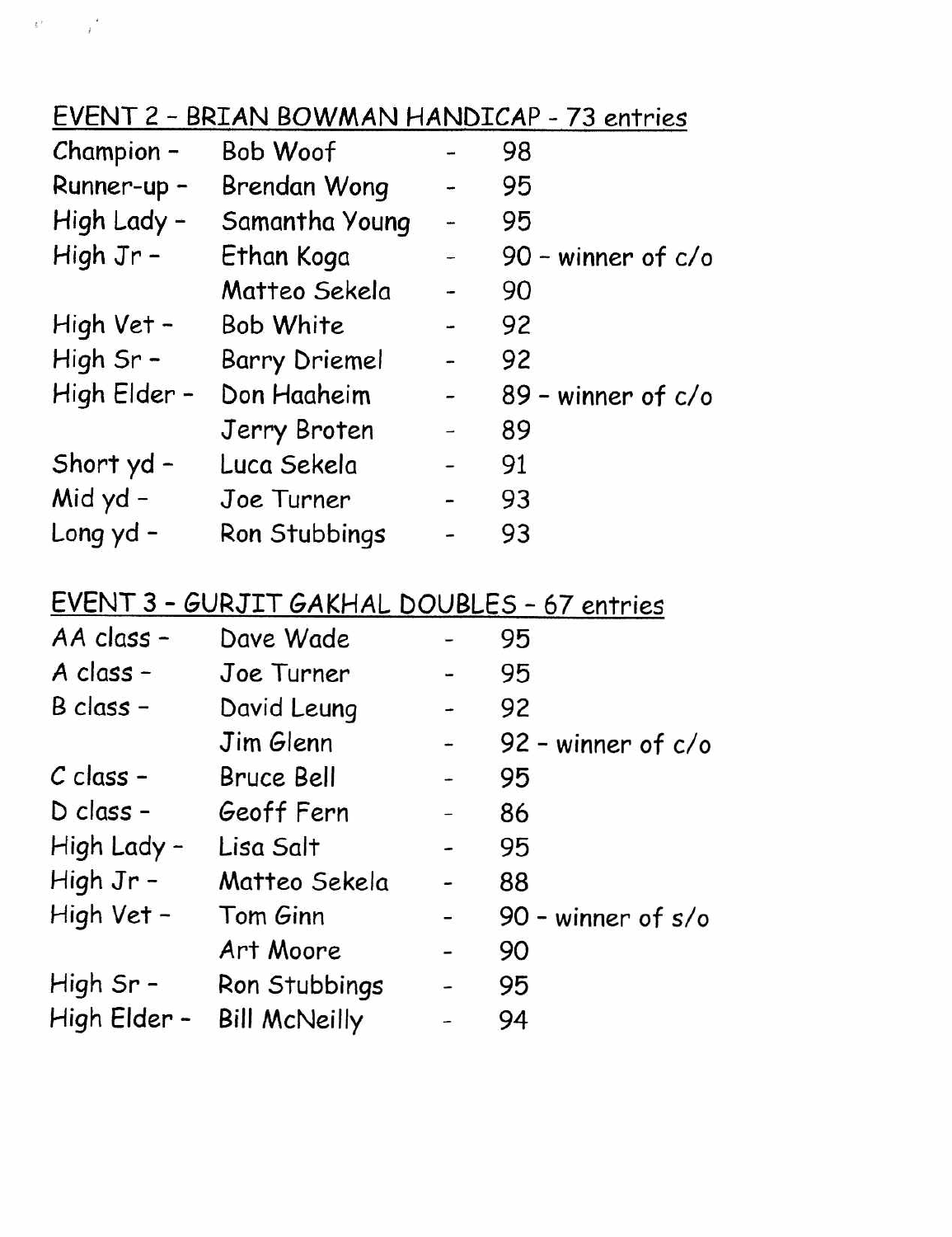$\label{eq:Ricci} \omega_{\rm{max}} = \frac{1}{\sqrt{2}} \left[ 1 - \frac{1}{2} \sum_{i=1}^{N} \frac{1}{\sqrt{2}} \left( \frac{1}{\sqrt{2}} \sum_{i=1}^{N} \frac{1}{\sqrt{2}} \right) \right] \left( \frac{1}{\sqrt{2}} \sum_{i=1}^{N} \frac{1}{\sqrt{2}} \sum_{i=1}^{N} \frac{1}{\sqrt{2}} \sum_{i=1}^{N} \frac{1}{\sqrt{2}} \sum_{i=1}^{N} \frac{1}{\sqrt{2}} \sum_{i=1}^{N} \frac{1}{\sqrt{2}} \sum_{i=1}$ 

 $\mathbb{R}^{2\times 2}$ 

 $\begin{array}{ccccccccc} \longrightarrow & \mathbb{Z} & & & & \mathbb{Z}^2 \\ \longrightarrow & \mathbb{Z} & & & & \mathbb{Z}^2 \\ \longrightarrow & \mathbb{Z} & & & & \mathbb{Z}^2 \end{array}$ 

 $\label{eq:2.1} \begin{array}{ccccccccc} \mathbb{E} & & & & & & \mathbb{E} & & & & \mathbb{E}^{2} \mathbb{E}^{2} \mathbb{E}^{2} & & & & & \mathbb{E}^{2} \mathbb{E}^{2} \mathbb{E}^{2} & & & & & \mathbb{E}^{2} \mathbb{E}^{2} \mathbb{E}^{2} & & & & & & \mathbb{E}^{2} \mathbb{E}^{2} \mathbb{E}^{2} & & & & & & \mathbb{E}^{2} \mathbb{E}^{2} \mathbb{E}^{2} & & & & & & \mathbb{E}^{2} \mathbb{E}^{2$ 

 $\label{eq:Ricci} \tilde{\mathbf{g}}_{\mathbf{g}} = \begin{bmatrix} \mathbf{g} & \mathbf{g} & \mathbf{g} \\ \mathbf{g} & \mathbf{g} & \mathbf{g} \\ \mathbf{g} & \mathbf{g} & \mathbf{g} \end{bmatrix} \mathbf{g}_{\mathbf{g}} = \begin{bmatrix} \mathbf{g} & \mathbf{g} \\ \mathbf{g} & \mathbf{g} \end{bmatrix}$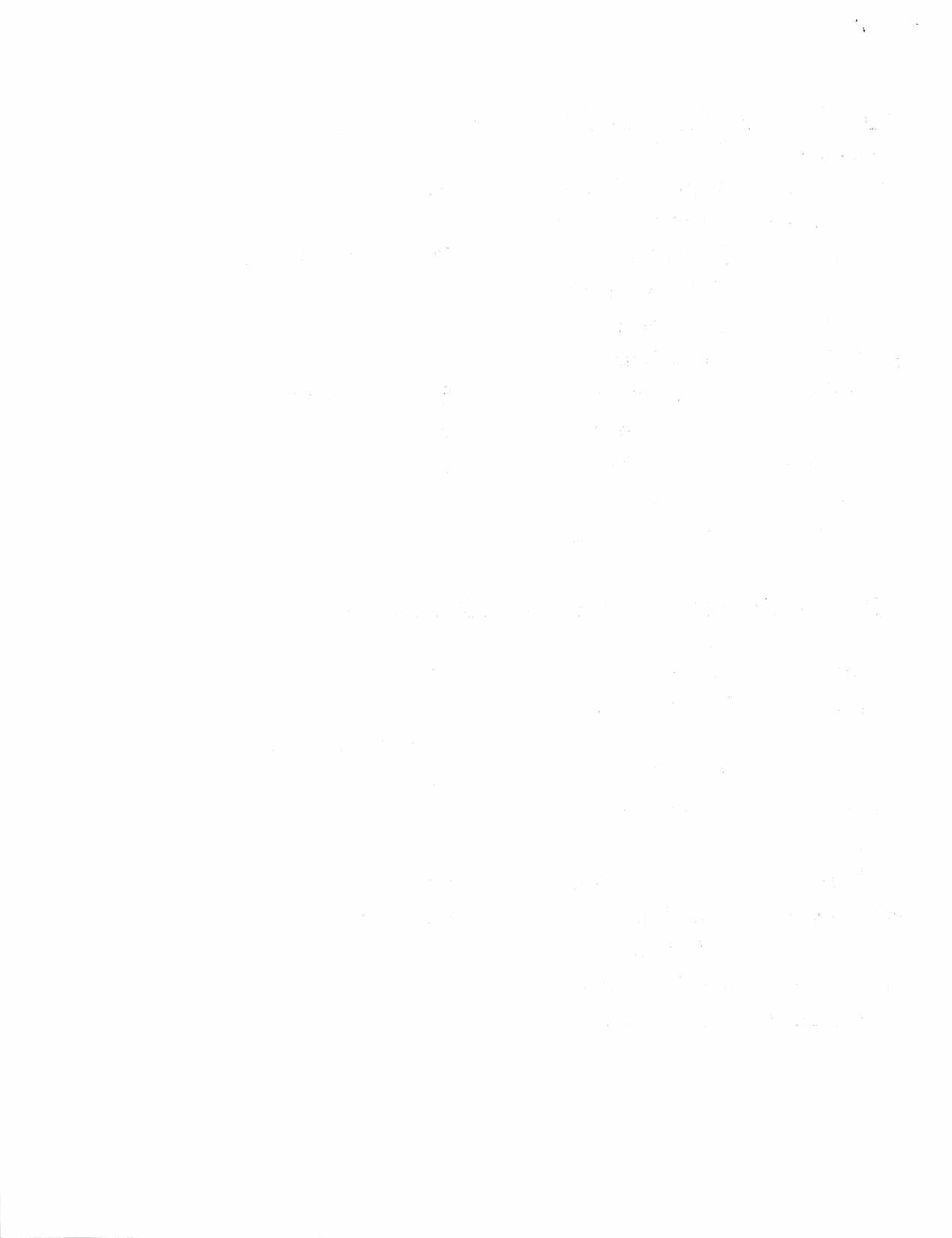|              |                    |                          | EVENT 4 - 1 <sup>5T</sup> HALF SINGLES CHAMPIONSHIPS - 76 entries |
|--------------|--------------------|--------------------------|-------------------------------------------------------------------|
|              |                    |                          | EVENT 5 - 2 <sup>ND</sup> HALF SINGLES CHAMPIONSHIPS - 76 entries |
| Champion -   | Les Lamerton       |                          | 196/200                                                           |
| Runner-up -  | Gurjit Gakhal      | $\qquad \qquad$          | 194/200                                                           |
| AA class -   | <b>Brian Hazen</b> |                          | 193/200                                                           |
| A class –    | Mike Noer          |                          | 193/200                                                           |
|              | Marshall Wirawan   |                          | 193/200 - winner of s/o                                           |
|              | Bob Woof           |                          | 193/200                                                           |
| B class -    | Brendan Wong       |                          | 194/200                                                           |
| $C$ class -  | Gord Smith         | $\bar{\phantom{a}}$      | 188/200                                                           |
| D class -    | Luca Sekela        | $\overline{\phantom{a}}$ | 190/200                                                           |
| High Lady -  | Lisa Salt          | -                        | 187/200                                                           |
| High Jr-     | Matteo Sekela      | $\ddot{\phantom{0}}$     | 184/200                                                           |
| High Vet -   | Chuck Webber       | $\overline{a}$           | 193/200                                                           |
| High Sr-     | Ron Stubbings      | à.                       | 194/200                                                           |
| High Elder - | Gil Johnson        | ÷.                       | 192/200                                                           |
|              |                    |                          |                                                                   |

| Two in a Family - | Team Sekela -            | 374/400 |
|-------------------|--------------------------|---------|
| Husband & Wife –  | Team Salt/Fowler 369/400 |         |

Note - Luca Sekela shot his first 50 straight in event 4 I

#### OUT OF PROVINCE

 $\tilde{\Sigma}$  .

| A class - | Robert Degiano | $\qquad \qquad \blacksquare$ | 191/200 |
|-----------|----------------|------------------------------|---------|
| B class - | Irv Scott      | $\overline{\phantom{a}}$     | 187/200 |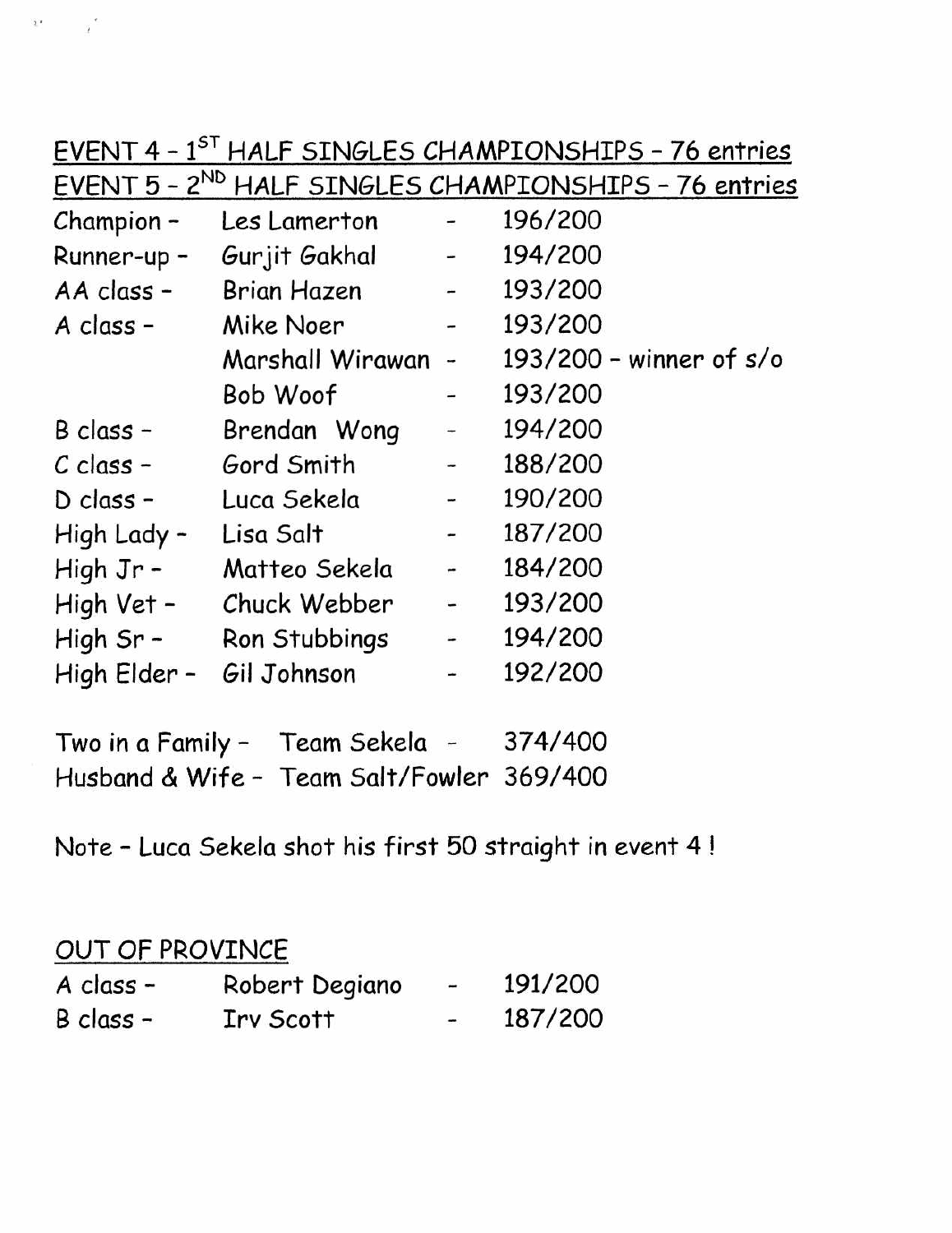$\label{eq:1.1} \begin{array}{cccccccccccccc} \mathbf{v}_1 & \cdots & \mathbf{v}_{n-1} & \cdots & \mathbf{v}_{n-1} & \cdots & \cdots & \mathbf{v}_{n-1} & \cdots & \cdots & \mathbf{v}_{n-1} \end{array}$ 

 $\label{eq:1.1} \frac{1}{\sqrt{2}}\left(\frac{1}{\sqrt{2}}\right)^{1/2} \left(1+\frac{1}{\sqrt{2}}\right)^{1/2} \left(1+\frac{1}{\sqrt{2}}\right)^{1/2} \left(1+\frac{1}{\sqrt{2}}\right)^{1/2} \left(1+\frac{1}{\sqrt{2}}\right)^{1/2}$  $\mathcal{A}^{\mathcal{A}}$  and  $\mathcal{A}^{\mathcal{A}}$  are  $\mathcal{A}^{\mathcal{A}}$  .

 $\widetilde{q}_1=-\frac{\widetilde{u}}{2} \qquad \qquad \widetilde{q}_2=-\frac{\widetilde{u}}{2} \qquad \qquad \widetilde{q}_3=-\frac{\widetilde{u}}{2} \qquad \qquad \widetilde{q}_4=-\frac{\widetilde{u}}{2} \qquad \qquad \widetilde{q}_5=-\frac{\widetilde{u}}{2} \qquad \qquad \widetilde{q}_6=-\frac{\widetilde{u}}{2} \qquad \qquad \widetilde{q}_7=-\frac{\widetilde{u}}{2} \qquad \qquad \widetilde{q}_8=-\frac{\widetilde{u}}{2} \qquad \qquad \widetilde$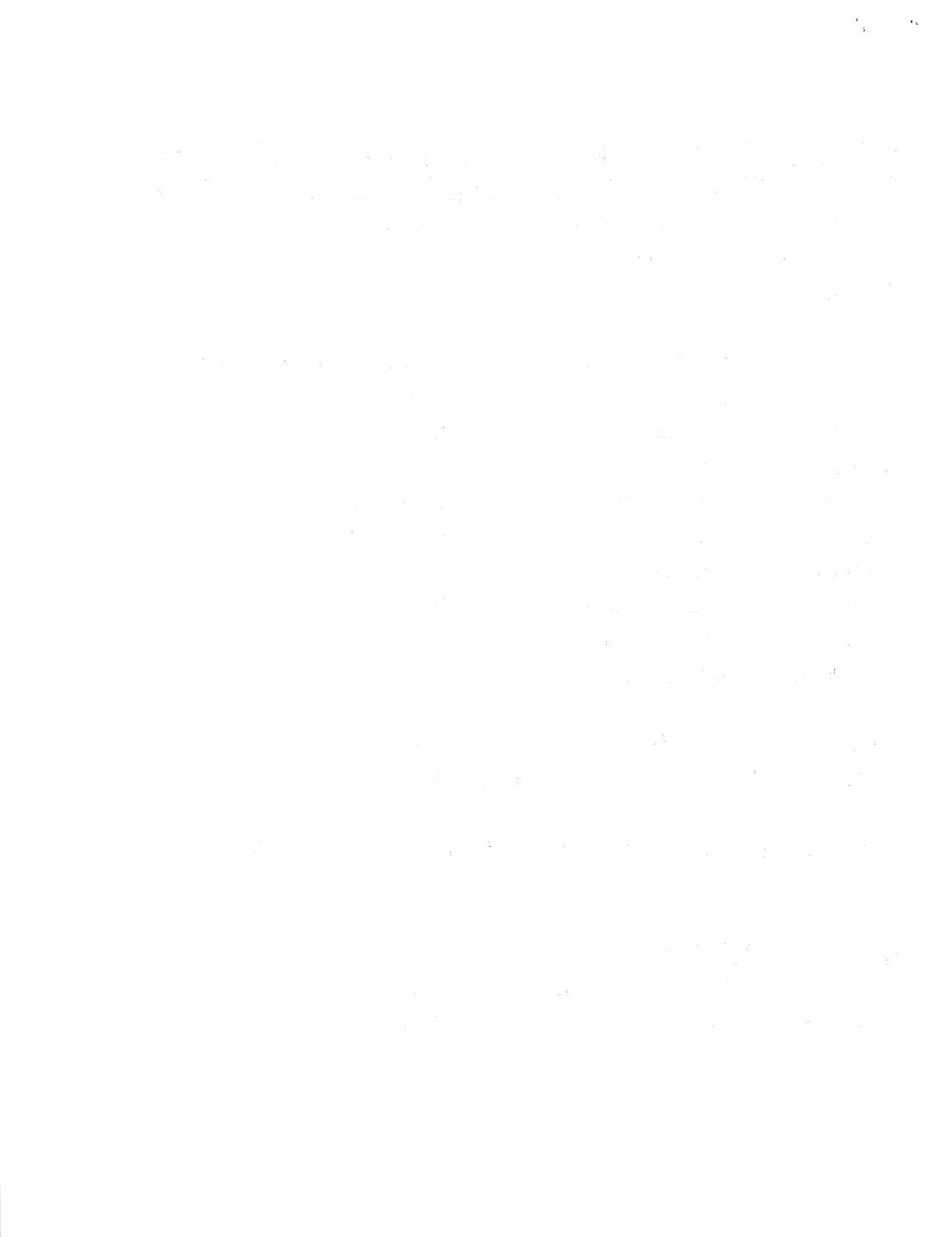#### EVENT 6 - MEMORIAL HANDICAP - 75 entries

 $\label{eq:3.1} \begin{array}{ccc} 3 \, \epsilon & \quad & \quad & \epsilon \end{array}$ 

| Brian Hazen           |                          | 96 |
|-----------------------|--------------------------|----|
| Dale Kapeluck         |                          | 96 |
| Lisa Salt             | $\overline{\phantom{a}}$ | 90 |
| Ethan Koga            |                          | 93 |
| <b>Bob White</b>      |                          | 93 |
| Les Lamerton          |                          | 93 |
| John Duncan           |                          | 90 |
| Irv Scott             | -                        | 95 |
| <b>William Moncey</b> |                          | 91 |
| Bob Woof              |                          | 92 |
|                       |                          |    |

## EVENT 7 - B.C. DOUBLES CHAMPIONSHIPS - 71 entries

| Champion -            | Ron Stubbings    |                          | 98                   |
|-----------------------|------------------|--------------------------|----------------------|
| Runner-up -           | Gurjit Gakhal    |                          | 96                   |
| AA class –            | Dave Wade        |                          | 93                   |
| A class –             | Marshall Wirawan |                          | 92                   |
| B class -             | Les Lamerton     |                          | 93 - winner of s/o   |
|                       | Jim Glenn        |                          | 93                   |
| $C$ class -           | Don Ellis        |                          | 90                   |
| D class –             | Jason Trefanenko |                          | 89                   |
| High Lady - Lisa Salt |                  |                          | 92                   |
| High Jr -             | Ethan Koga       |                          | 88                   |
| High Vet –            | Tom Ginn         | $\overline{\phantom{a}}$ | 94                   |
| High Sr -             | Darryl Webber    |                          | 94                   |
| High Elder -          | Don Haaheim      |                          | 91                   |
|                       | Pat Bare         |                          | $91$ – winner of s/o |
| OUT OF PROVINCE       |                  |                          |                      |
| A class -             | Robert Degiano   |                          | 91                   |
| B class -             |                  |                          |                      |
| C class -             |                  |                          |                      |
| D class -             | Irv Scott        |                          | 79                   |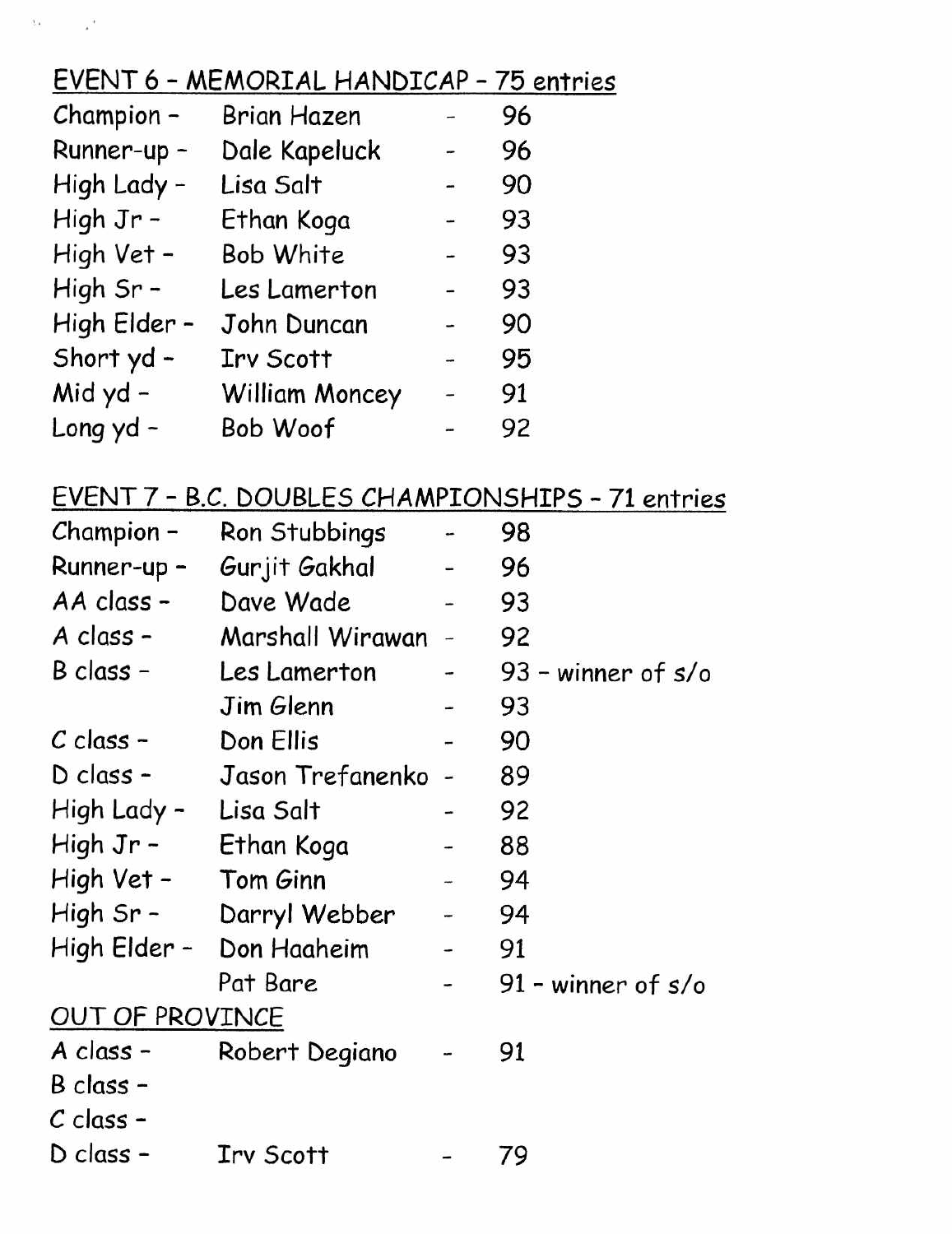|              | EVENT 8 - B.C. HANDICAP Championships - 79 entries |                        |                         |
|--------------|----------------------------------------------------|------------------------|-------------------------|
| Champion -   | Luca Sekela                                        |                        | 96                      |
| Runner-up    | <b>Barry Driemel</b>                               | $\qquad \qquad \qquad$ | 94                      |
| High Lady -  | Samantha Young                                     | Ŧ                      | 92                      |
| High Jr –    | Ethan Koga                                         |                        | 91                      |
| High Vet -   | Bob White                                          |                        | 93                      |
| High Sr-     | Bob Woof                                           |                        | 91                      |
| High Elder – | Gord Smith                                         | ¥                      | 89                      |
|              | Pat Bare                                           | ٠                      | $89$ - winner of $s$ /o |
| Short yd -   | Ethan Jones                                        | Ĩ.                     | 92                      |
| Mid yd -     | Garry Woods                                        | ÷                      | 92                      |
|              | Dale Kapeluck                                      | $\overline{a}$         | 92 - winner by forfeit  |
| Long yd -    | Ron Stubbings                                      | $\overline{a}$         | 94                      |
|              |                                                    |                        |                         |

#### OUT OF PROVINCE

 $\bar{\chi}$ 

 $\sim 100$ 

| Champion -<br>Irv Scott | 89 |
|-------------------------|----|
|-------------------------|----|

## EVENTS 4,5,7,8 - HIGH ALL-AROUND - 400 TARGETS

| Champion -   | Ron Stubbings    |                          | 386/400                |
|--------------|------------------|--------------------------|------------------------|
| Runner-up -  | Les Lamerton     | $\frac{1}{2}$            | 377/400                |
| AA class -   | Brian Hazen      | $\frac{1}{2}$            | 369/400                |
| A class -    | Marshall Wirawan | $\overline{a}$           | 375/400                |
| $B$ class -  | Dave Wade        | $\overline{\phantom{a}}$ | 367/400                |
| $C$ class -  | Peter McDonald   |                          | 361/400                |
|              | Mike Ramsay      | $\frac{1}{2}$            | 361/400 - winner of ct |
| $D$ class -  | Luca Sekela      | $\frac{1}{2}$            | 370/400                |
| High Lady -  | Lisa Salt        | $\blacksquare$           | 371/400                |
| High Jr -    | Matteo Sekela    |                          | 354/400                |
| High Vet -   | <b>Bob White</b> | $-1$                     | 375/400                |
| High Sr –    | Bob Woof         | $-$                      | 375/400                |
| High Elder - | Don Haaheim      |                          | 357/400                |